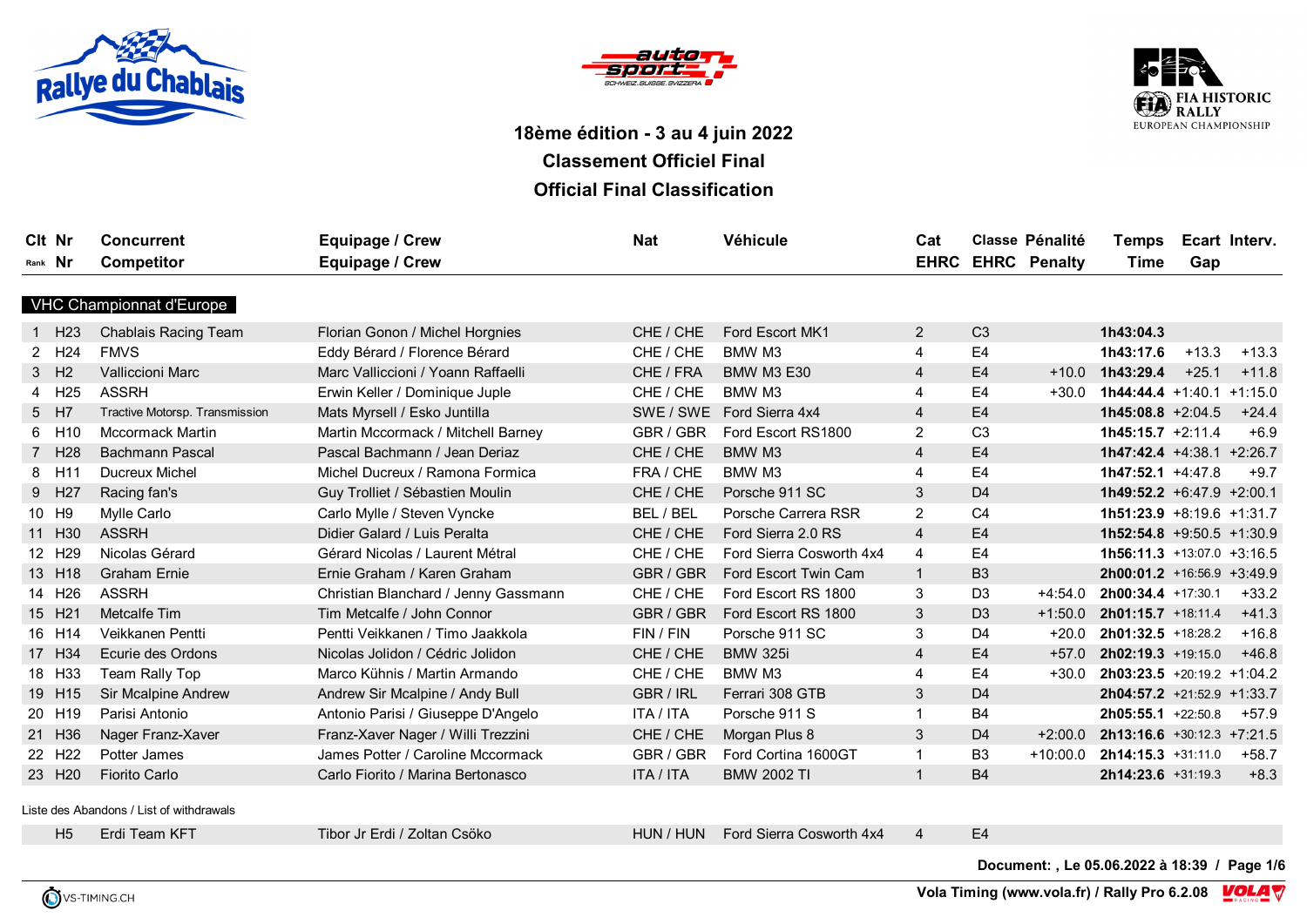





| Clt Nr  |                 | <b>Concurrent</b>         | Equipage / Crew                           | <b>Nat</b> | Véhicule            | Cat            |                | Classe Pénalité          | Temps | Ecart Interv. |
|---------|-----------------|---------------------------|-------------------------------------------|------------|---------------------|----------------|----------------|--------------------------|-------|---------------|
| Rank Nr |                 | <b>Competitor</b>         | Equipage / Crew                           |            |                     |                |                | <b>EHRC EHRC Penalty</b> | Time  | Gap           |
|         |                 |                           |                                           |            |                     |                |                |                          |       |               |
|         | H <sub>8</sub>  | Kirvesmäki Ari            | Ari Kirvesmäki / Jukka Jämsen             | FIN / FIN  | BMW M3              | $\overline{4}$ | E <sub>4</sub> |                          |       |               |
|         | H1              | <b>ASSRH</b>              | Pascal Perroud / Julie Amblard            | CHE / FRA  | BMW M3              | 4              | E <sub>4</sub> |                          |       |               |
|         | H <sub>35</sub> | Racing Fan's              | Danny Bender / Mathias Leyvraz            | CHE / CHE  | Opel Kadett Gsi 16v | 4              | E <sub>3</sub> |                          |       |               |
|         | H <sub>16</sub> | Ecuderiamadrid historicos | Fernando Dameto / Guifre Pujol            | ESP / ESP  | Porsche 911 SC 3.0  | 3              | D <sub>4</sub> |                          |       |               |
|         | H <sub>4</sub>  | Silvasti Ville            | Ville Silvasti / Risto Pietiläinen        | FIN / FIN  | Lancia Rally 037    | 4              | E <sub>6</sub> |                          |       |               |
|         | H <sub>17</sub> | Graham Will               | Will Graham / Tim Sayer                   | GBR / GBR  | Ford Escort RS1800  | $\overline{2}$ | C <sub>3</sub> |                          |       |               |
|         | H <sub>3</sub>  | <b>ZIPPO</b>              | ZIPPO / Denis Piceno                      | ITA / ITA  | Audi Quattro        |                | D <sub>4</sub> |                          |       |               |
|         | H <sub>12</sub> | Pasutti Paolo             | Paolo Pasutti / Battista Campeis Giovanni | ITA / ITA  | Porsche 911 RS      | $\overline{2}$ | C <sub>4</sub> |                          |       |               |
|         | H <sub>32</sub> | <b>ASSRH</b>              | Arnaud Biaggi / Grégoire Michel           | CHE / CHE  | Opel Kadett C GTE   |                | D <sub>3</sub> |                          |       |               |

**Document: , Le 05.06.2022 à 18:39 / Page 2/6**

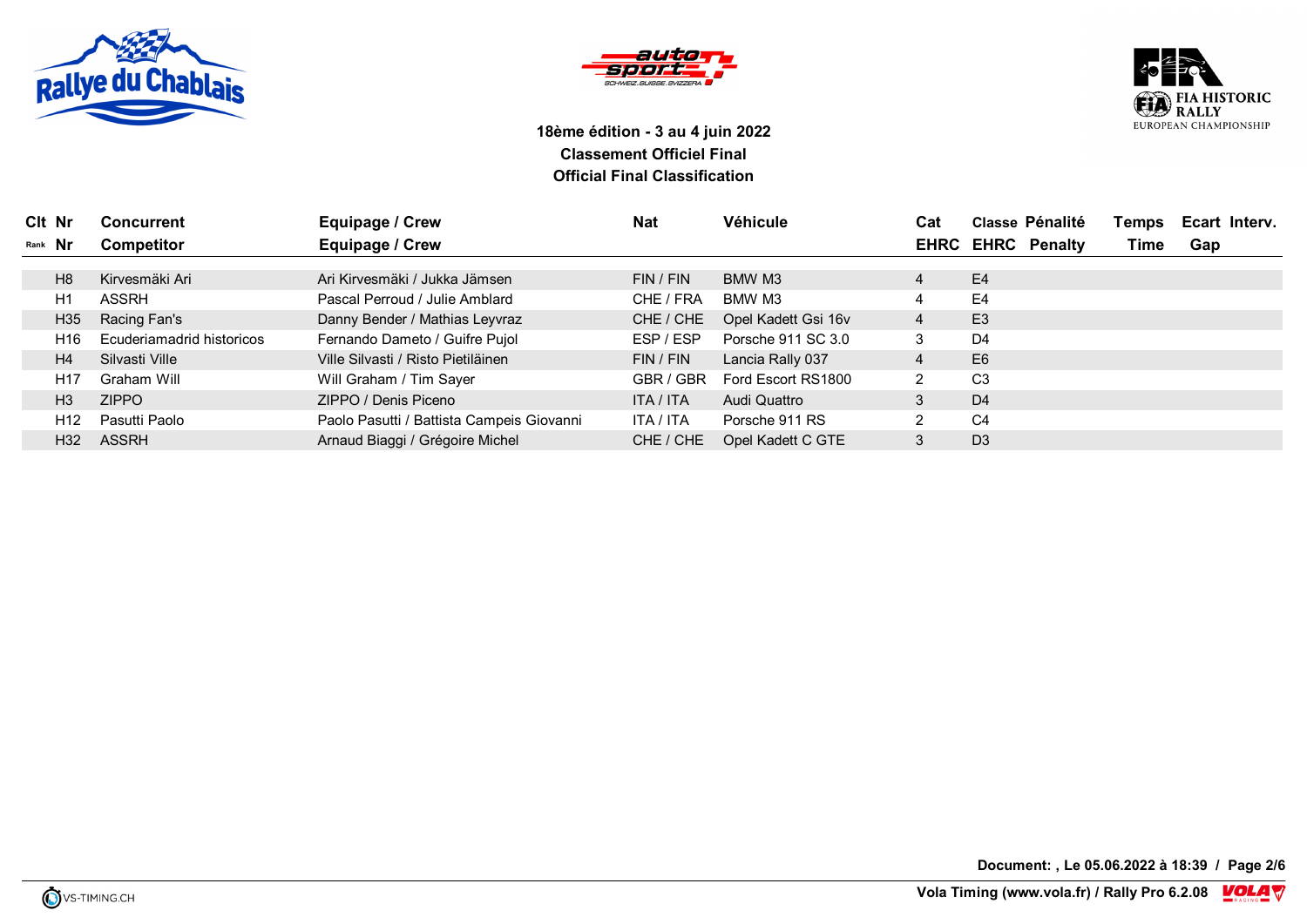





| Clt Nr         | Concurrent | Equipage / Crew | <b>Nat</b> | Véhicule | Cat  | <b>Classe Pénalité</b> | Temps | Ecart Interv. |
|----------------|------------|-----------------|------------|----------|------|------------------------|-------|---------------|
| Rank <b>Nr</b> | Competitor | Equipage / Crew |            |          | EHRC | <b>EHRC</b> Penalty    | Time  | Gap           |

#### VHC Championnat d'Europe, catégorie 1

| H18               | Graham Ernie   | Ernie Graham / Karen Graham        | GBR / GBR | Ford Escort Twin Cam | B <sub>3</sub> |          | 2h00:01.2                        |      |
|-------------------|----------------|------------------------------------|-----------|----------------------|----------------|----------|----------------------------------|------|
| ∠ H19             | Parisi Antonio | Antonio Parisi / Giuseppe D'Angelo | ITA / ITA | Porsche 911 S        | B4             |          | <b>2h05:55.1</b> +5:53.9 +5:53.9 |      |
| 3 H <sub>22</sub> | Potter James   | James Potter / Caroline Mccormack  | GBR / GBR | Ford Cortina 1600GT  | B3             | +10:00.0 | $2h14:15.3$ +14:14.1 +8:20.2     |      |
| H20               | Fiorito Carlo  | Carlo Fiorito / Marina Bertonasco  | ITA / ITA | BMW 2002 TI          | B4             |          | $2h14:23.6$ +14:22.4             | +8.3 |

**Document: , Le 05.06.2022 à 18:39 / Page 3/6**

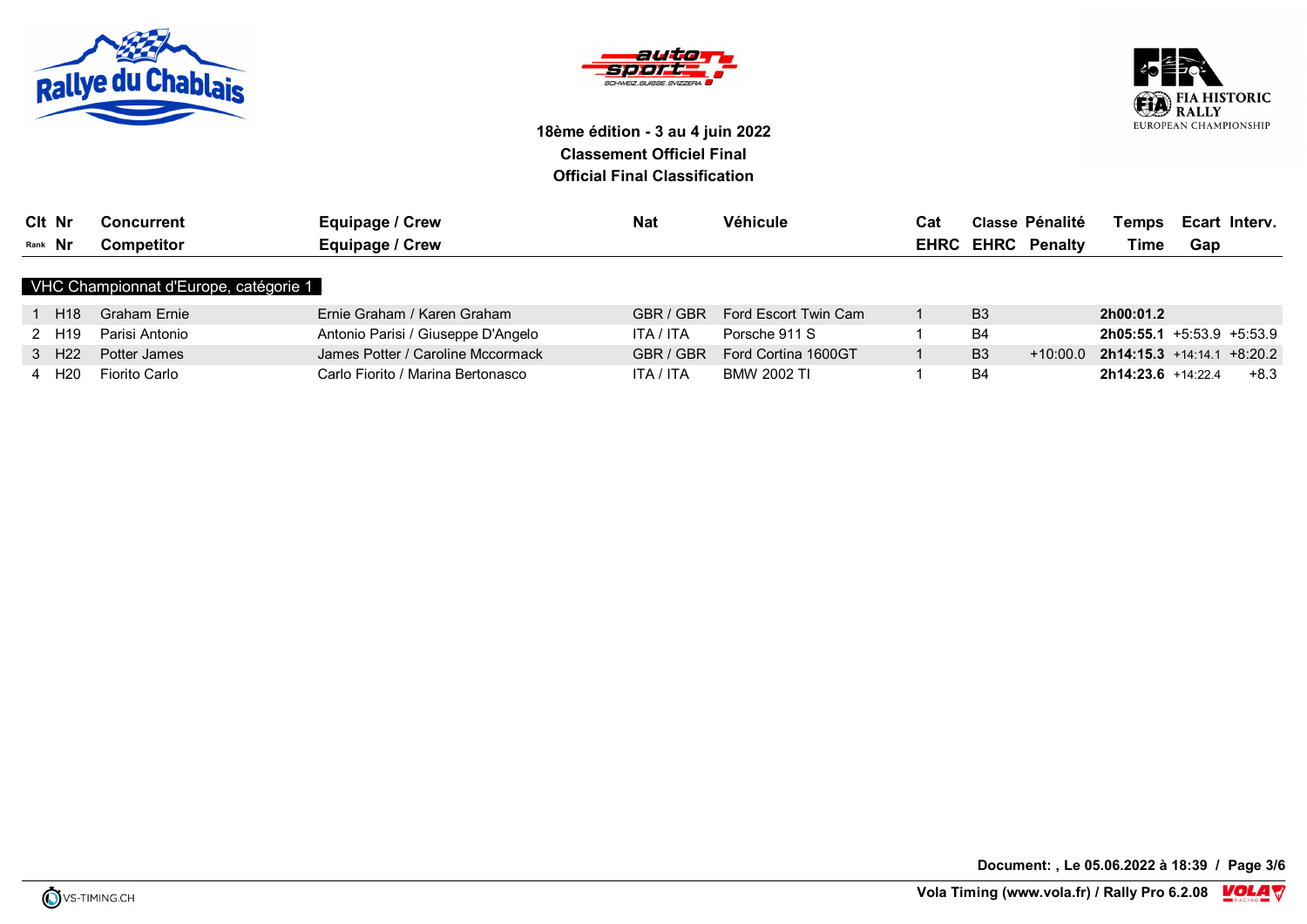





| Clt Nr            | <b>Concurrent</b>                        | Equipage / Crew                           | <b>Nat</b> | Véhicule            | Cat            | Classe Pénalité          | <b>Temps</b>                | Ecart Intery. |  |
|-------------------|------------------------------------------|-------------------------------------------|------------|---------------------|----------------|--------------------------|-----------------------------|---------------|--|
| Rank Nr           | Competitor                               | Equipage / Crew                           |            |                     |                | <b>EHRC EHRC Penalty</b> | Time                        | Gap           |  |
|                   | VHC Championnat d'Europe, catégorie 2    |                                           |            |                     |                |                          |                             |               |  |
| 1 H <sub>23</sub> | Chablais Racing Team                     | Florian Gonon / Michel Horgnies           | CHE / CHE  | Ford Escort MK1     | 2              | C <sub>3</sub>           | 1h43:04.3                   |               |  |
| 2 H10             | Mccormack Martin                         | Martin Mccormack / Mitchell Barney        | GBR / GBR  | Ford Escort RS1800  | $\overline{2}$ | C <sub>3</sub>           | $1h45:15.7 +2:11.4 +2:11.4$ |               |  |
| 3 H9              | Mylle Carlo                              | Carlo Mylle / Steven Vyncke               | BEL / BEL  | Porsche Carrera RSR | $\overline{2}$ | C <sub>4</sub>           | $1h51:23.9 +8:19.6 +6:08.2$ |               |  |
|                   | Liste des Abandons / List of withdrawals |                                           |            |                     |                |                          |                             |               |  |
| H <sub>17</sub>   | Graham Will                              | Will Graham / Tim Sayer                   | GBR / GBR  | Ford Escort RS1800  | 2              | C <sub>3</sub>           |                             |               |  |
| H <sub>12</sub>   | Pasutti Paolo                            | Paolo Pasutti / Battista Campeis Giovanni | ITA / ITA  | Porsche 911 RS      | 2              | C <sub>4</sub>           |                             |               |  |

**Document: , Le 05.06.2022 à 18:39 / Page 4/6**

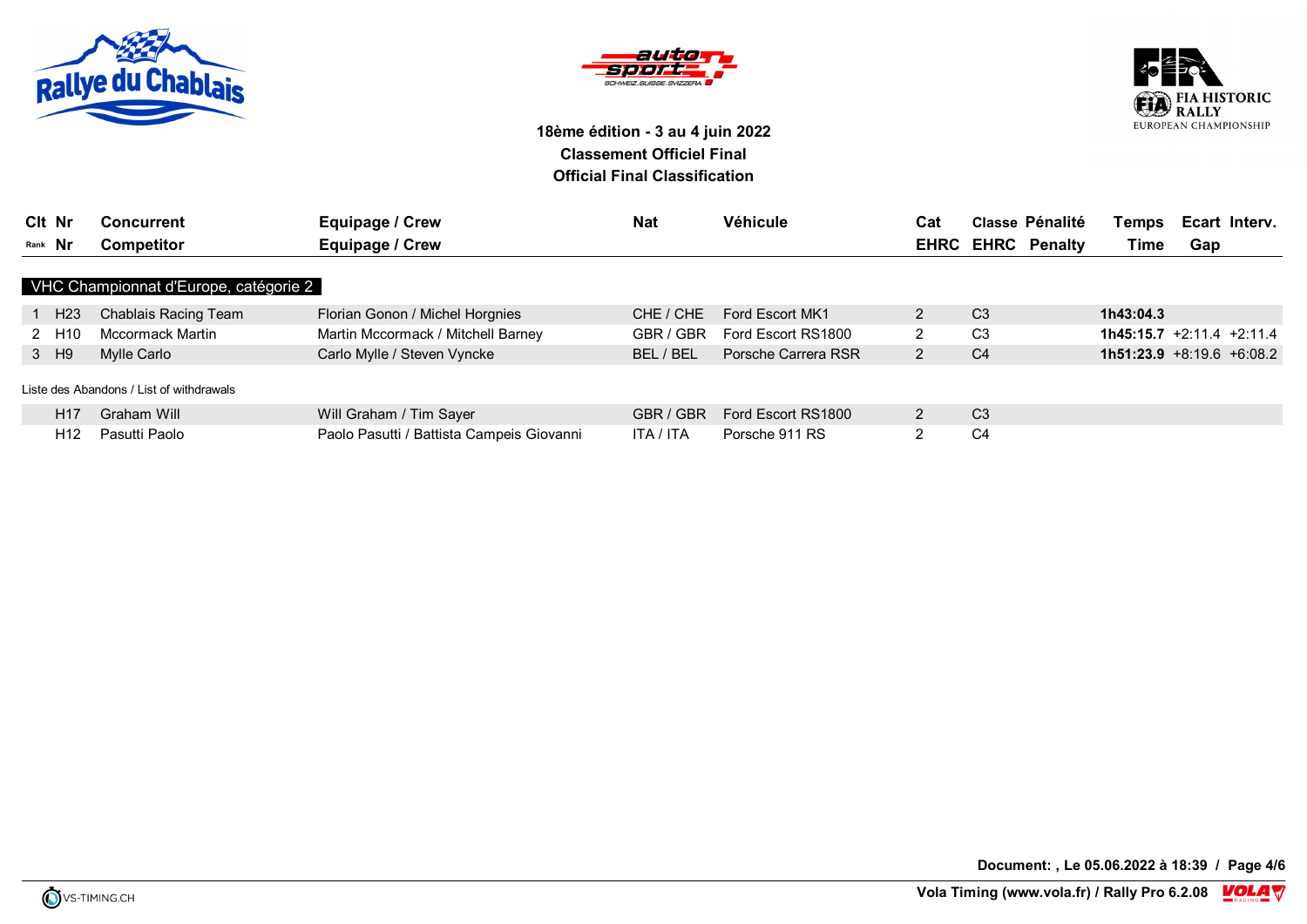





| Cit Nr  |                   | <b>Concurrent</b>                        | Equipage / Crew                      | <b>Nat</b> | Véhicule            | Cat |                | <b>Classe Pénalité</b>   | Temps                         | Ecart Interv. |         |
|---------|-------------------|------------------------------------------|--------------------------------------|------------|---------------------|-----|----------------|--------------------------|-------------------------------|---------------|---------|
| Rank Nr |                   | <b>Competitor</b>                        | Equipage / Crew                      |            |                     |     |                | <b>EHRC EHRC Penalty</b> | Time                          | Gap           |         |
|         |                   |                                          |                                      |            |                     |     |                |                          |                               |               |         |
|         |                   | VHC Championnat d'Europe, catégorie 3    |                                      |            |                     |     |                |                          |                               |               |         |
|         | 1 H <sub>27</sub> | Racing fan's                             | Guy Trolliet / Sébastien Moulin      | CHE / CHE  | Porsche 911 SC      | 3   | D <sub>4</sub> |                          | 1h49:52.2                     |               |         |
|         | 2 H <sub>26</sub> | ASSRH                                    | Christian Blanchard / Jenny Gassmann | CHE / CHE  | Ford Escort RS 1800 | 3   | D <sub>3</sub> | +4:54.0                  | $2h00:34.4$ +10:42.2 +10:42.2 |               |         |
|         | 3 H <sub>21</sub> | Metcalfe Tim                             | Tim Metcalfe / John Connor           | GBR / GBR  | Ford Escort RS 1800 | 3   | D <sub>3</sub> | $+1:50.0$                | $2h01:15.7$ +11:23.5          |               | $+41.3$ |
|         | 4 H14             | Veikkanen Pentti                         | Pentti Veikkanen / Timo Jaakkola     | FIN / FIN  | Porsche 911 SC      | 3   | D <sub>4</sub> | $+20.0$                  | $2h01:32.5$ +11:40.3          |               | $+16.8$ |
|         | 5 H15             | Sir Mcalpine Andrew                      | Andrew Sir Mcalpine / Andy Bull      | GBR / IRL  | Ferrari 308 GTB     | 3   | D <sub>4</sub> |                          | $2h04:57.2$ +15:05.0 +3:24.7  |               |         |
|         | 6 H36             | Nager Franz-Xaver                        | Franz-Xaver Nager / Willi Trezzini   | CHE / CHE  | Morgan Plus 8       | 3   | D <sub>4</sub> | $+2:00.0$                | $2h13:16.6$ +23:24.4 +8:19.4  |               |         |
|         |                   |                                          |                                      |            |                     |     |                |                          |                               |               |         |
|         |                   | Liste des Abandons / List of withdrawals |                                      |            |                     |     |                |                          |                               |               |         |
|         | H <sub>16</sub>   | Ecuderiamadrid historicos                | Fernando Dameto / Guifre Pujol       | ESP / ESP  | Porsche 911 SC 3.0  | 3   | D <sub>4</sub> |                          |                               |               |         |
|         | H3                | <b>ZIPPO</b>                             | ZIPPO / Denis Piceno                 | ITA / ITA  | Audi Quattro        | 3   | D <sub>4</sub> |                          |                               |               |         |
|         | H32               | <b>ASSRH</b>                             | Arnaud Biaggi / Grégoire Michel      | CHE / CHE  | Opel Kadett C GTE   | 3   | D <sub>3</sub> |                          |                               |               |         |

**Document: , Le 05.06.2022 à 18:39 / Page 5/6**